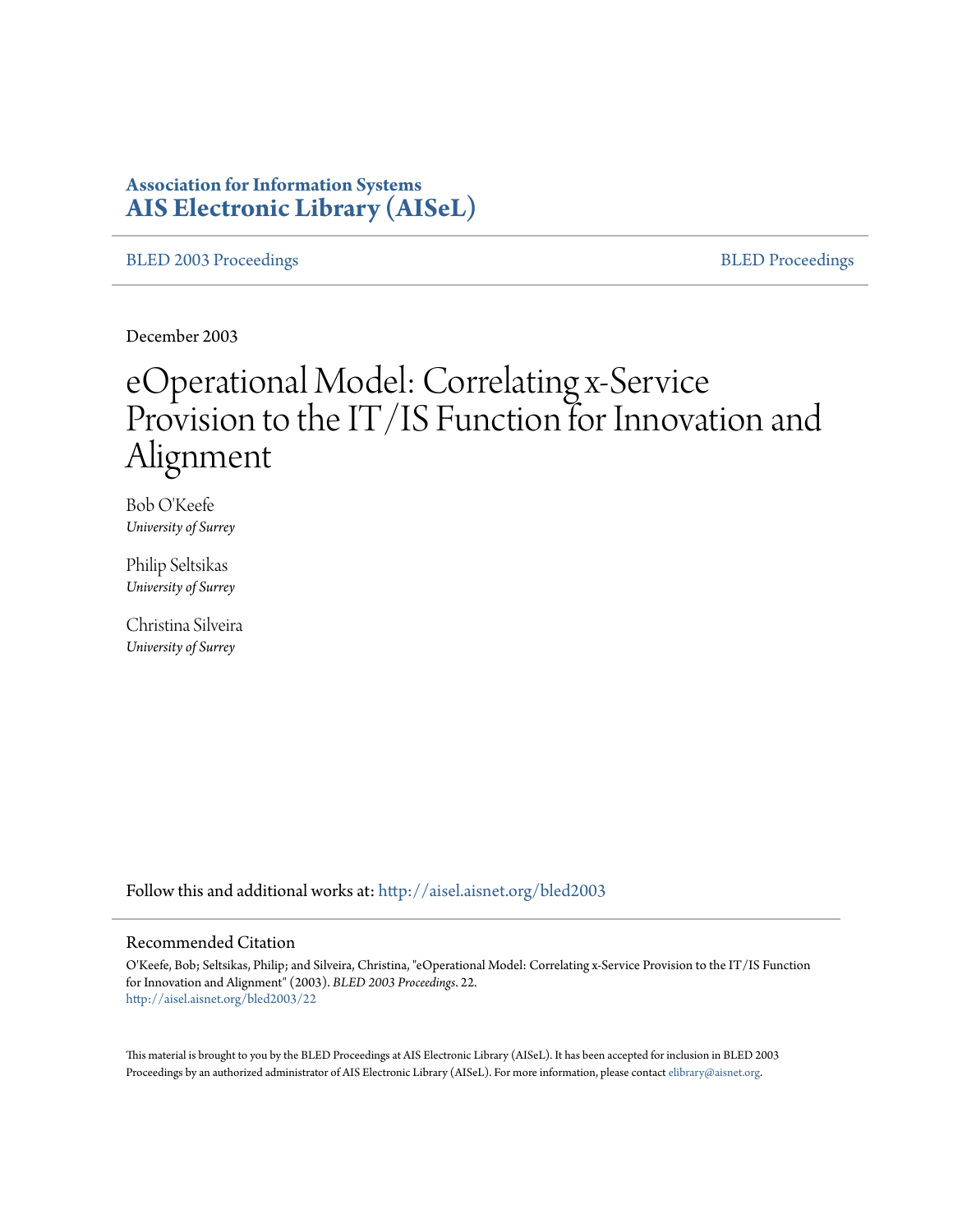# **16th Bled eCommerce Conference**

#### **eTransformation**

Bled, Slovenia, June 9 – 11, 2003

# **eOperational Model: Correlating x-Service Provision to the IT/IS Function for Innovation and Alignment**

#### **Christina Silveira, Philip Seltsikas, Robert M. O'Keefe**

University of Surrey, United Kingdom C.Silveira@Surrey.ac.uk, P.Seltsikas@Surrey.ac.uk, R.Okeefe@Surrey.ac.uk

#### **Abstract**

*The Application Service Provision (ASP) business model can be exploited by organisations to tap into ready-made source of innovation. The ASP business model addresses a range of IT/IS services and markets: this is expressed by the ASP taxonomy that varies with the grouping of the value chain.* 

*On the other hand, the IT/IS infrastructure required for electronic business models can be complemented or replaced by an ASP offering. This is a synergistic combination for coevolving the business and the IT/IS infrastructure for greater alignment and innovation across and around the business. The ASP becomes a Meta model to e-business enterprises.* 

*The analysis of IT/IS needs for electronic business models delineates a new strategic partnering path that is required for innovation whilst maintaining an electronic enabled operational environment. The analysis reveals important issues for the management of ICT for e-business, and opportunities for ASP/xSP firms.* 

*Keywords: ASP, Atomic e-business models, IT/IS infrastructure, innovation, integration.* 

## **1. Introduction**

The business and IT/IS academe literature and, in fact, many senior business and IT managers support that the expression 'e-business' is a transitory term to explain current changes and challenges in integrating real time, online transactions across the business. Amongst these challenges are those of managing ICT (IT/IS infrastructure) of e-business initiatives.

It is essential that firms put into operation quickly new e-business ideas, and react equally fast to the new business needs generated by the novel source of knowledge flow it creates (Prahalad and Krishnan 2002, Quinn 2002, Reich and Benbasat 2000). Given the nature of e-business models, it depends primarily on a reliable technical infrastructure (Weill and Vitale 2002). Despite the coupling of e-business models to the IT/IS infrastructure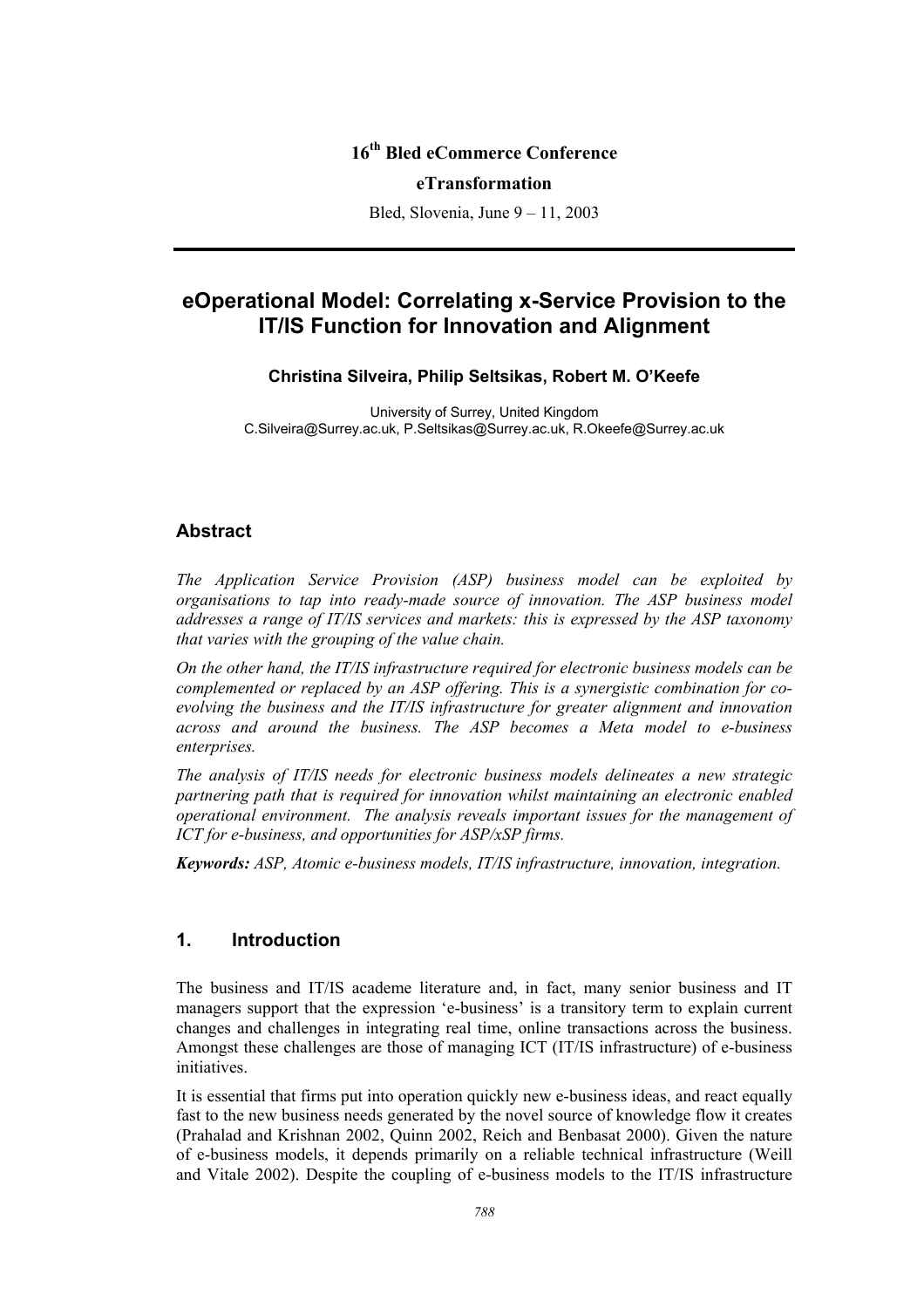being very tight, it is only sustainable and viable through sound governance to allow economies of scale and scope, otherwise innovations and revenue are dispersed, devalued and disintegrated before reaching their market potential (Prahalad and Krishnan 2002, Quinn 2002, Reich and Benbasat 2000). In this paper we argue that by adopting IT/IS outsourcing solutions based on the ASP model organisations will benefit from the economies of scale and scope created by the ASP supplier whilst rationalising the integration of the business and IT/IS function via market contracting.

If best outsourcing practices are observed and deployed to the client-supplier relationship then organisations can benefit both from potential innovations and consequent revenues of successful businesses. In this paper, we argue that this client-supplier relationship forms an e-operational model supporting strategies and facilitating integration and innovation.

Over the last two decades some changes have been made to the centralised governance of IT/IS function: IT remained centralised in the IT function caring for basic software and hardware and the IS have shifted to the business unit. Later, with the dissemination of local networks part of the basic software and hardware came under the shared custody of the IT function and several business units (Agarwal and Sambamurthy 2002, Chan 2002, Reich and Benbasat 2000). With the advent of electronic activity, a new layer of technical infrastructure is required, not only fully integrated to all parts of the business, but also allowing alignment and innovation within, across and around the business.

Research by Weill and Vitale (2002) shows that "most firms require significantly more and different infrastructure services today than a few years ago". This research has furthered other questions by proposing an IT infrastructure that deals with greater externality and increased contribution. Both factors, greater externality and increased cooperation, combined are pushing firms to market test commodity services and to outsource them.



*Figure 1: Structure of This Paper* 

First, we introduce the concept of ASP illustrating the ASP ecosystem through an ebusiness notation. Next, we argue that the ASP taxonomy is related to the organisation of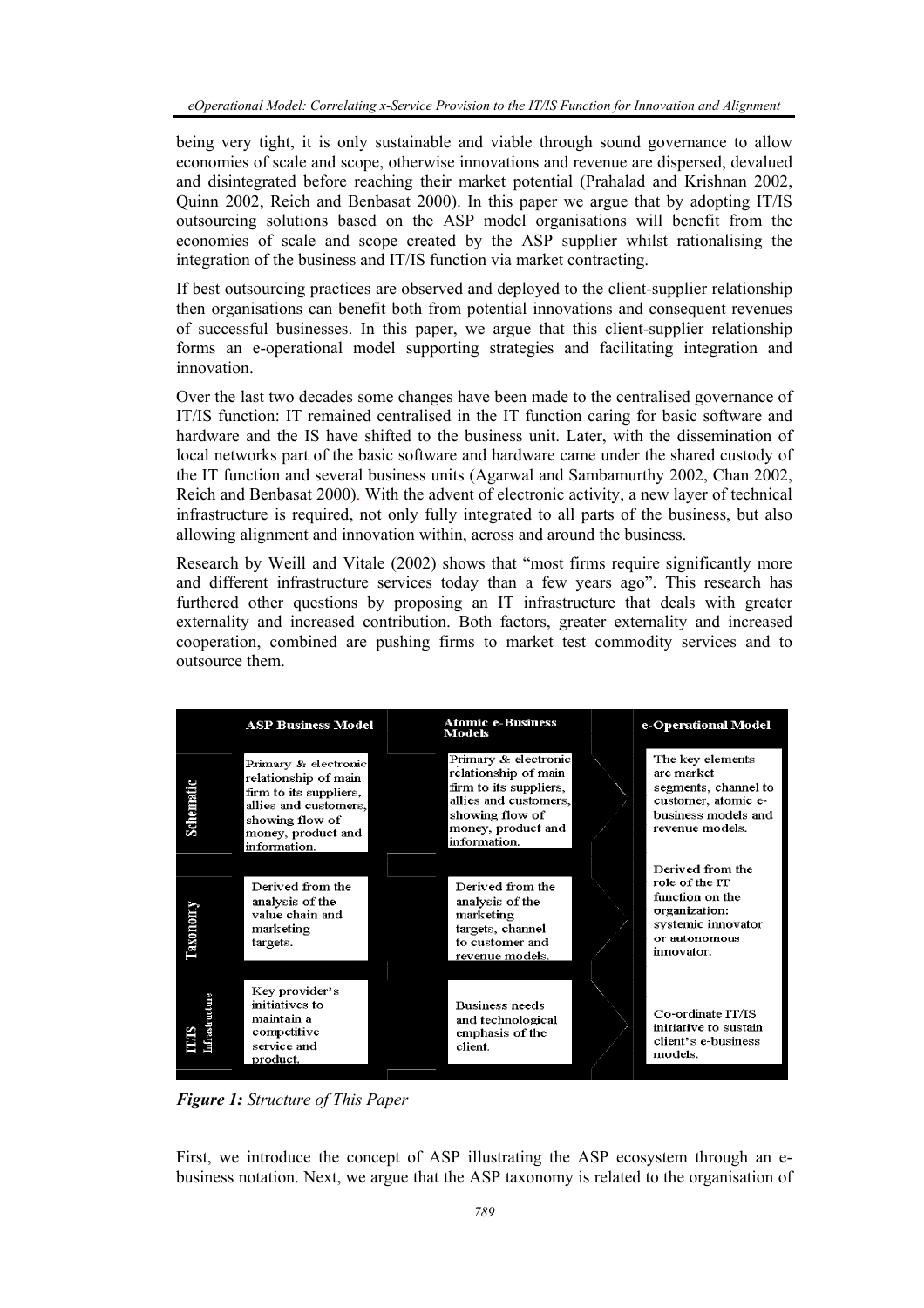its value chain. The concept about the ASP ecosystem and its taxonomy results from a wider study being carried by the ALTERNATIVE project that has as its objective to "provide European SMEs with a web-enabled tool to manage risk assessment with respect to the deployment, hosting and integration of business-critical information systems by application service providers" (ALTERNATIVE 2001).

Subsequently, we explore the IT/IS infrastructure for the electronic business model proposed by Weill and Vitale (2001, 2002) and correlate their IT/IS needs to the ASP taxonomy. Finally, we argue that this combination brings together a workable electronic model for co-evolving business and IT/IS infrastructures for greater alignment and innovation across and around the business.

This paper demonstrates that firms will not only gain from outsourcing due to economies of scale and scope, but also because of the benefits gained from aligning IT/IS to the business and from co-evolving them to intensify innovation. This paper is based on a combined commercial and academic research carried in the University of Surrey in the area of application service provision (ASP) and it is sub-divided in three main sessions.

## *1.1 Research Approach*

This study took place within the context of the ALTERNATIVE project (ALTERNATIVE 2001), which has as primary objective to identify and to understand the issues that will facilitate the use of ASP services in European organisations.

The ALTERNATIVE consortium has been surveying the ASP space since the middle of 2001 to present. The initial survey, "Growth of ASP" aimed to provide a body of research about Senior Management perceptions and intentions for ASP. It gauged the level of interest on the ASP model and the level of activity of ASP companies. Amongst the results, the analysis showed that Senior Management had a high awareness of the generic conceptual benefits of the ASP model although just a few enterprises had developed a strategy for ASP. The ASP marketing level was not high as only a few of those companies reported being approached by ASP vendors.



*Figure 2: ALTERNATIVE Consortium Studies*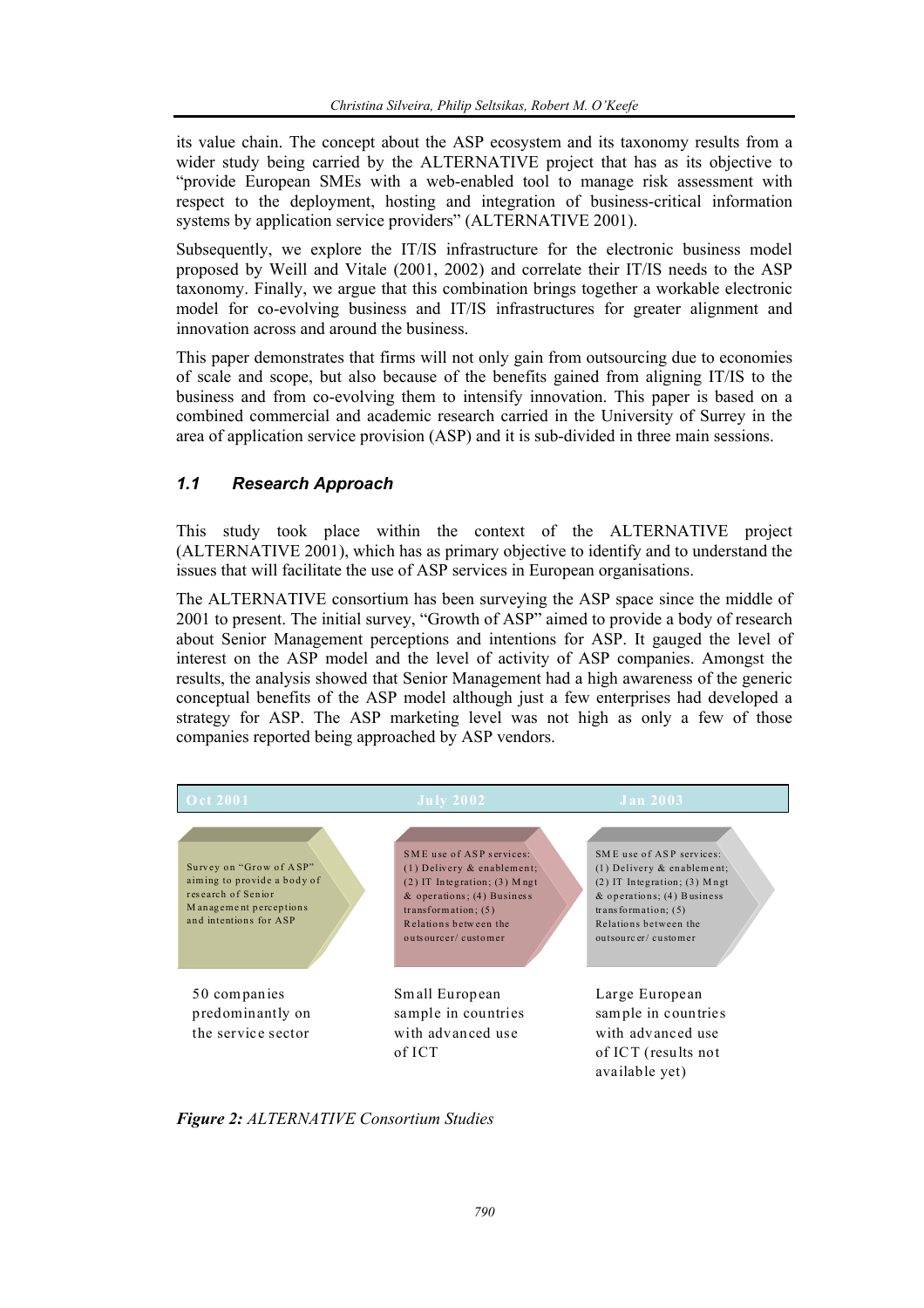As part of their investigative work, the ALTERNATIVE Project team mapped the variation on technical infrastructure of ASPs, which is determined by their products and services. For instance, a basic offer of back-up or storage services will not require extended enterprise architecture which, in contrast, is essential for ASPs offering ERP applications as a service (ALTERNATIVE 2002b). The ASP taxonomy is mainly determined by the service offered, a point that is examined in greater detail at section 2.1 – *A Brief Explanation of the ASP Taxonomy -* given its importance and the fact that business and IT Senior Managers respondents did not know these concepts which are key to the ASP selection.

Not surprisingly, amongst the types of applications considered by these companies were those applications related to e-commerce, e-procurement and online payment. Nevertheless, despite the interest, the recognition of the strategic purpose of the ASP model and confidence on it in terms of reliability and delivery, the majority of these organisations expressed concern about losing control over core applications to an ASP vendor.

At operational level, more than half of respondents were positive about the fact that the ASP lowers the total cost of application provisioning; for almost half percent of respondents the rate of business growth and adaptability is constrained by IT, therefore improvement in security, scalability, flexibility, speed to market of IT services should improve business growth. The results of the survey conveyed the perception that legal contracts and service level agreements would assist in improving the level of IT/IS services to the business.

In summary, the survey found that there were concerns of loss of control, threats to data security and poor performance that could hinder the ASP market growth. Business benefits appear limited, with the costs of IT provision being re-shaped rather than released. However, it was believed that ASP based services will allow SMEs' to compete effectively with large organisations.

The second study (ALTERNATIVE 2003a), structured interviews with a small sample of German SMEs aimed at understanding the critical issues of outsourcing to SME companies in term of their assessment of: (1) Delivery and enablement; (2) IT Integration; (3) Business transformation; (4) Management and operations and (5) Relations between the outsourcer/customer. Those categories were also part of the scope of the initial study referred to above. Although it is not feasible to present the extensive analysis of this study in this paper, it should be sufficient to highlight the following findings:

In the area of **delivery and enablement of IT services**, the ability to migrate all existing customer data prevailed over product portfolio (end-to-end software solutions), a key area for the management of *Data & Knowledge* and for the alignment and integration of new e-business into organisations.

The argument is strengthened by the results obtained on **IT Integration** and *application management*. Results of the study suggest that integration issues, at application and organisational level, had the greatest impact upon customers' outsourcing decisions. "The results of the study indicated that prior to outsourcing IT initiatives, the majority of companies surveyed were not fully aware of the necessity of having some level of understanding of their organisational business processes, in order to integrate IT capabilities within business functions to support the processes and to fully exploit the business opportunities that existed" (ALTERNATIVE 2003a).

The study showed, in the area of **business transformation,** that organisations are increasingly seeing IT as a Service and that outsourcing through the ASP model offered opportunities to become more competitive by having access to the latest technology.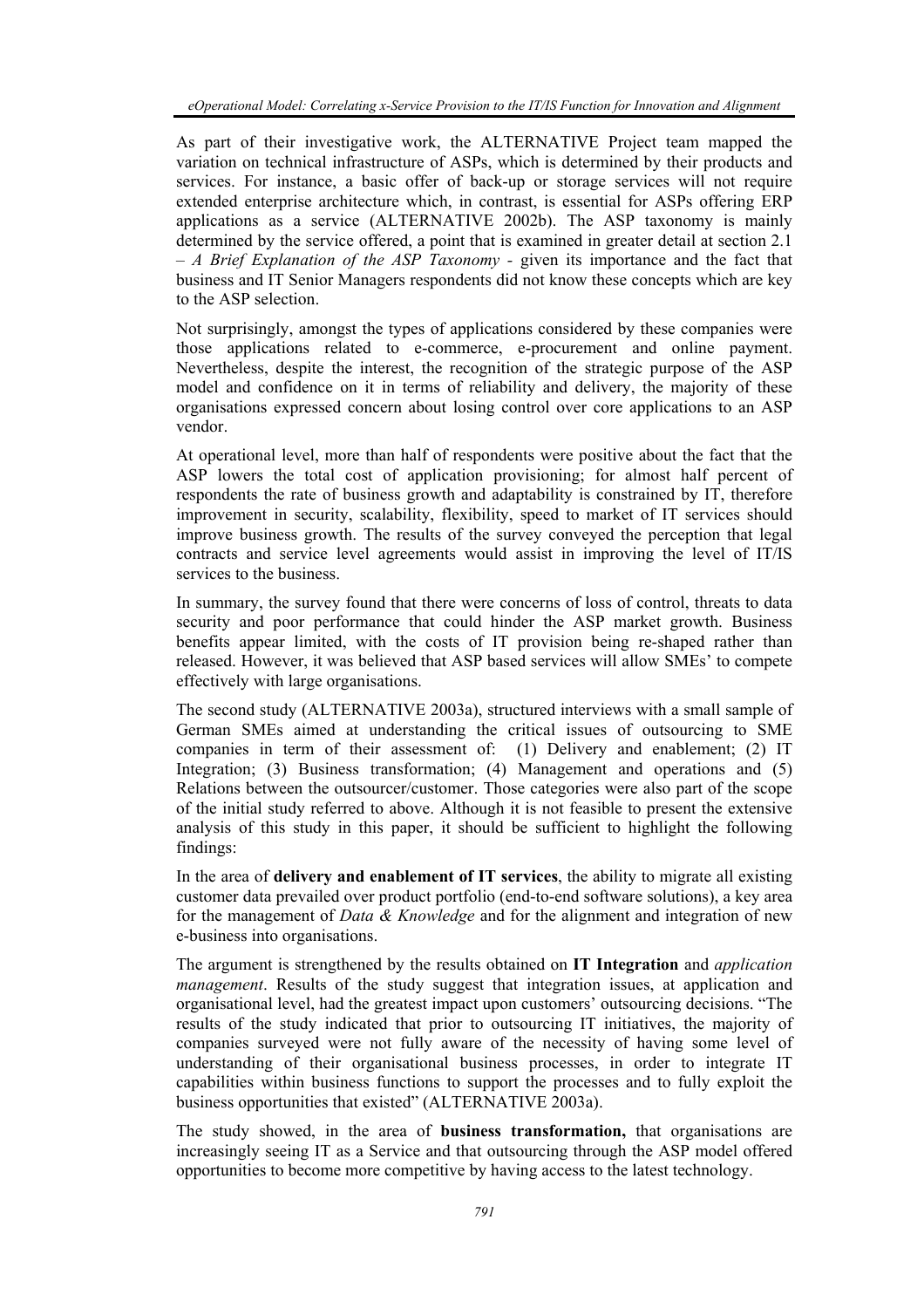In the category **of management and operations,** client's companies showed a remarkable interest in quality aspects over quantitative/ cost aspects and in "strategic issues such as optimisation of the platform for the company e-commerce strategy" (ALTERNATIVE 2003a).

Finally, for **relations between the outsourcer and customer,** the study suggest that after a company engages in an outsourcing, if there is an acceptable level of services, than there is a strong inclination to continue with the partnership or with the sourcing approach.

Amongst other issues on ASP, the ALTERNATIVE studies identified the importance of the outsourcing governance and continuity for both suppliers and clients; and the recognition of the importance of IT integration at application and organisational level (2001, ALTERNATIVE 2002b, 2003a). These topics have been furthered by combining these finds with the research and analysis carried by Weill and Vitale (2001, 2002) on the internal IT infrastructure. It gives continuity to the research into ASP as a Meta electronic business model that enables other electronic business models, therefore ASP is seen as a key participant in firm's operational activities.

# **2. Application Service Provision Business Model**

Application Service Provision (ASP) is the central contractual node of the value chain of service provision, offering to deploy, host, manage, and rent access to applications from a centrally managed facility or facilities.

The broadest definition of ASP is that provided by the ASP Consortium (2002): "Application Service Providers deliver and manage applications and computer services from remote data centres to multiple users via the Internet or private network". An enlarged definition from the ALTERNATIVE report (ALTERNATIVE 2002a) describes an ASP as 'an organisation that delivers via the Internet a specific functional service to a variety of users to a contracted service standard for agreed fees". Thus, ASP may be seen as a sub-sector of the IT application outsourcing marketplace, representing a new style of outsourcing which empowers third party suppliers with the ability to implement, manage and deliver application capabilities to multiple entities from hosting data centres across a wide area network. Any definition of business models should be complemented by their potential benefits to customers including: (1) focus on core competencies of the business; (2) faster deployment of new business applications; (3) control of cash flow and software costs and (4) simplification of IT/IS operational processes.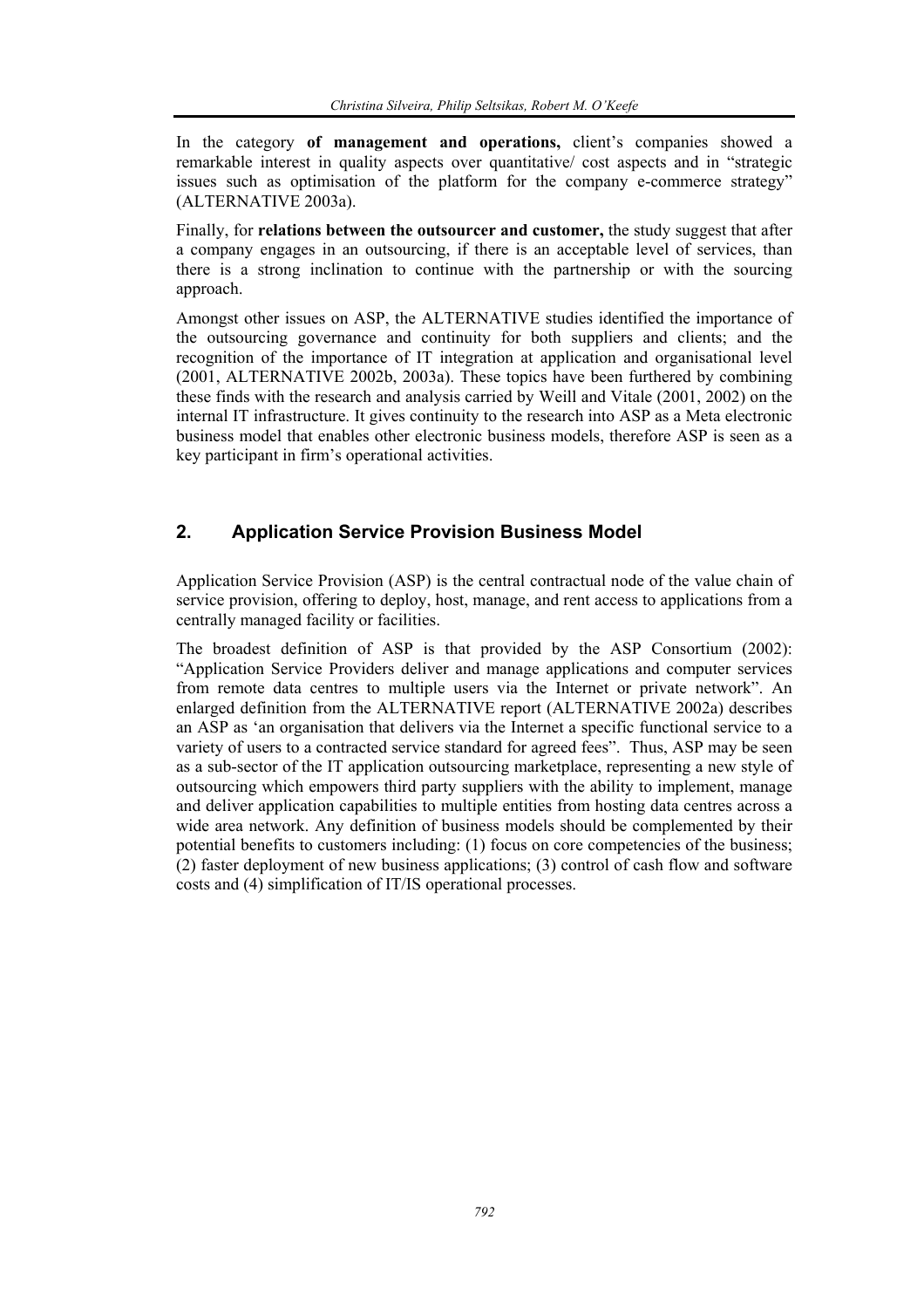*eOperational Model: Correlating x-Service Provision to the IT/IS Function for Innovation and Alignment* 



*Figure 3: ASP Business Model Schematic Diagram* 

The ASP, as part of the electronic business model generation, shares many traits of those of the Media Business Model (ALTERNATIVE 2002a, Lechner and Schmid 1998); it defines the major benefits proposed or needs identified in the market and it describes the relevant business community motivation to fill a market gap. For instance, the ASP business vision is implemented through services, transactions and infrastructure and is, therefore, capable of equiping organisations with relevant IT/IS assets, knowledge and of enabling resources for innovation.

The ASP business model schematic (figure 3) contains several components. The scheme shows the boundaries of the firm by differentiating between external and internal partners. In this instance, external partners are the ISVs, the resellers, and storage and networked services. It accounts for the service to be provided by assisting with the identification of the business function(s) to be provided and it integrated with the client's organisational operation, including any organisational activity that can be informative and able to be delivered over the web. The choice of type of business activity is a matter of opportunity and/or marketing strategy.

Through the ASP business model each customer relationship is regulated by a contract and service level agreement retaining the three key assets of the service provider's customer: relationship, data and transaction. (Weill and Vitale 2001, Weill and Vitale 2002). The model illustrates two levels of relationships. The first level shows the ASP as the firm of interest, or "the organisation whose business model is illustrated by the schematic" (ibid). The ASP is represented with key aspects of its internal chain, its suppliers and allies, and its customers. Customers are extended and represented by their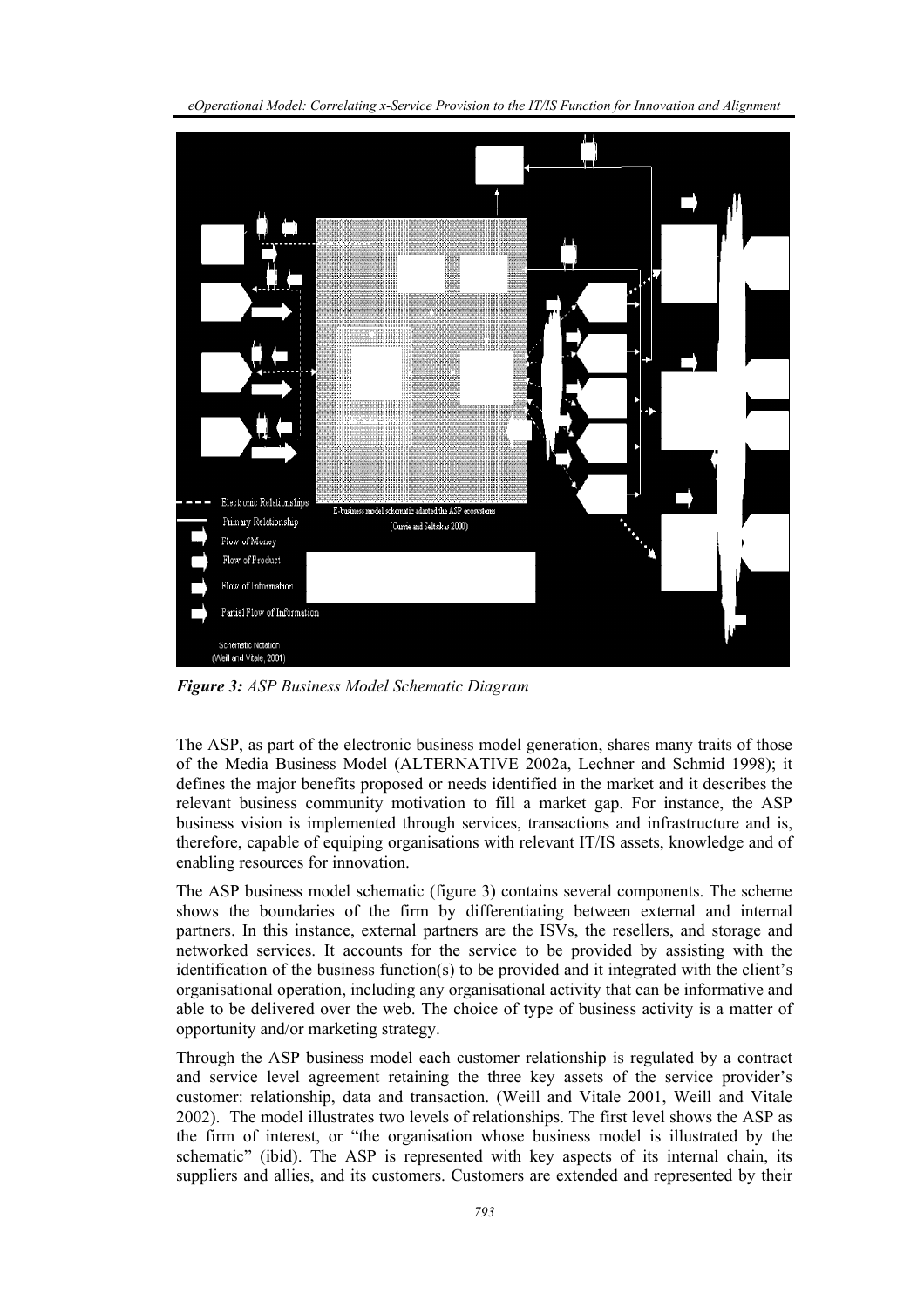e-business models (Direct to Customer, Intermediary, and Content Providers) and they represent the second level of relationship, and are shown as a firm of interest.

The objective of super imposing both firms of interest is to highlight the fact that while the ASP provides the IT infrastructure, it also acts as an enabler or Meta model to other enterprises. Consequently, this correlation needs to be applied to the interpretation of all other components of this schematic. As a result, two distinct sets of customers were depicted: (1) the ASP clients and, (2) the e-business clients.

The ASP, as the supplier organisation for the e-business model is depicted in the schematic and provides goods, services, and information through its network of suppliers. As in most contractual cases, there is a flow of money from the customer to the firm of interest.

The schematic depicts two kinds of customer relationship: the primary relationship and the electronic relationship. The primary relationship is, in the case of ASP, generally governed by a legal contract and service level agreement. Weill and Vitale (2001, 2002) suggest that the firm with the greatest potential to own the customer relationship has clear advantages over others. "Owning the customer relationship provides the firm with the opportunity to know the largest amount of useful knowledge about the customer".

The flow of information can be depicted as one-directional or bi-directional flow, depending on the information use. For instance, for business-to-customer (B2C) models, the flow of information is from the firm of interest to the customer and it plays a vital role in guiding customers. Optionally, for business-to-business (B2B) the stream of information flows from the customer's transactions to the firm of interest informing the firm of interest about their client's services, products, and customers.

The flow of money is "one-directional flow" indicating "a payment from one party to another, in exchange for goods, services, or information. Often there is a flow of product in the opposite direction"(ibid). The flow of product is also a "one-directional flow, which indicates a transfer of physical goods or digital products from one party to another. Often there is a flow of money in the opposite direction" (ibid).

The four main dimensions depicted on the schematic of Figure 3 form the main structure of this article. The first dimension is the value chain from which is derived the next dimension, the taxonomy of the ASP model. Following a brief overview of the ASP taxonomy, we discuss the third dimension: the e-business models composition (atomic ebusiness models) and their IT/IS needs. Lastly, we correlate IT/IS needs of the e-business model to the ASP taxonomy.

## **2.1 A Brief Explanation of the ASP Taxonomy**

The type of service provision determines the composition of the chain and its capacities, therefore describing a taxonomy. A brief overview of the taxonomy will be given to aid the correlation of ASP to e-business models. The services and products that an ASP firm can offer is limited to its IT/IS infrastructure.

The ASP taxonomy expresses the business vision, the shape and composition of the chain (Figure 4) and the transaction services proposed to customers. Academic and industrial analysts, (Currie and Seltsikas 2000), (CherryTree&Co 1999, CherryTree&Co 2000a, CherryTree&Co 2000b), (Cushing 2001), (Delaney, Walsh, Oawsey and Walton 2001), (Dutton and Wentworth 2001) abstracted the taxonomies so far developed based on the ASP offerings observed in the market place. The variation of definitions exemplifies the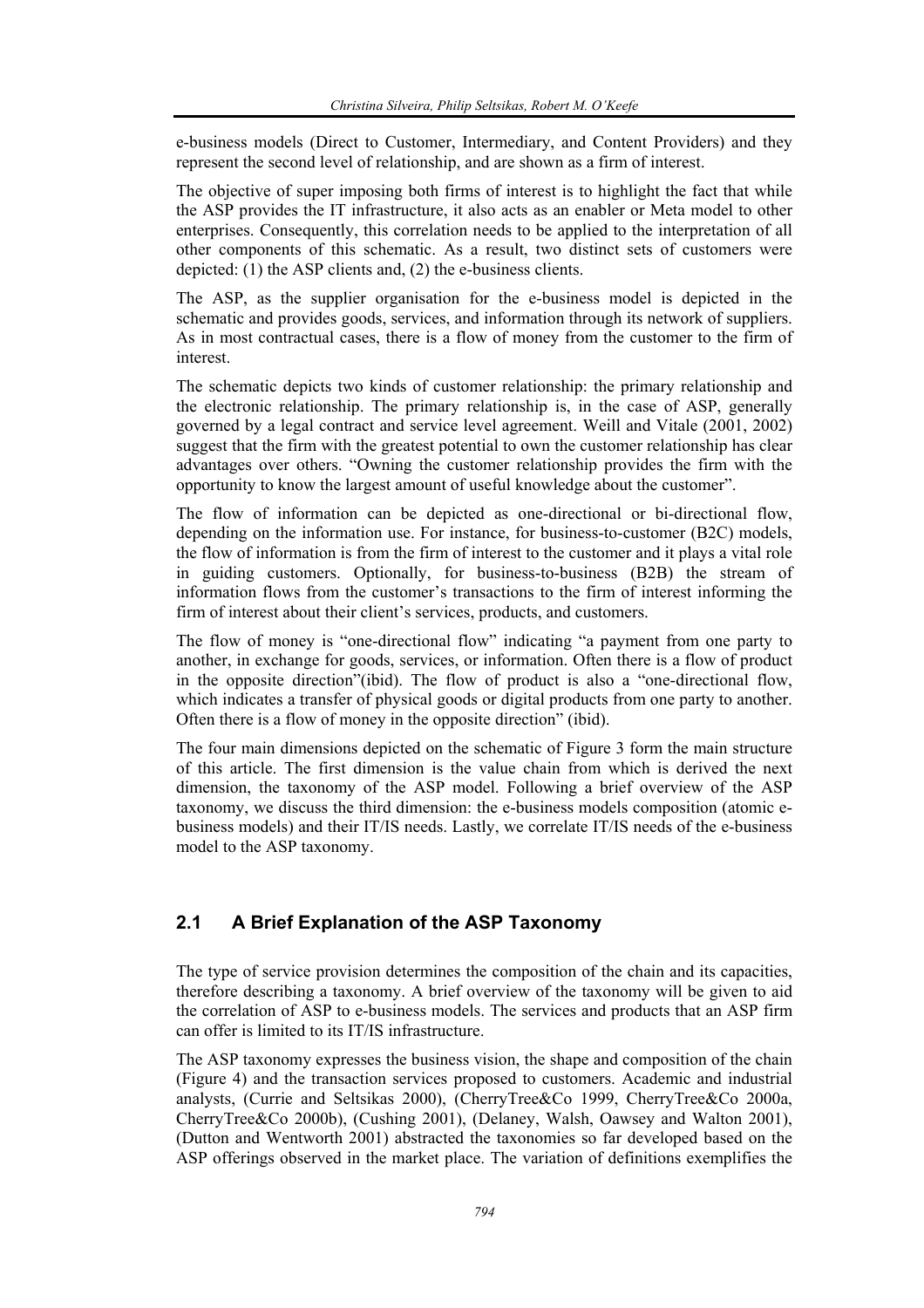strength of the business model and its rapid evolution in response to marketing challenges, new technologies, and process optimisation.

- ,他们的人都是不是一个人,他们的人都是不是一个人,他们的人都是不是一个人,他们的人都是不是一个人,他们的人都是不是一个人,他们的人都是不是一个人,他们的人都是不 • *Focus of Activity ASP Taxonomy*
- **Independent Software Vendor (ISV)** The ISV develops software applications and it is not a part of a computer systems ,他们的心里就是一个人的事情。"你们的事情,你们的事情,你们的事情,你们的事情,你们的事情,你们的事情,你们的事情,你们的事情,你们的事情,你们的事情,你们的事 manufacturer (ASP Industry Consortium). Builds and sells based on special agreements and licenses.

,他们的心里就是一个人的事情。"你们的事情,你们的事情,你们的事情,你们的事情,你们的事情,你们的事情,你们的事情,你们的事情,你们的事情,你们的事情,你们的事

- horizontally across industries, they are ideally placed to partner with SMEs. (Seltsikas et al, 2002). ,他们的心里就是一个人的事情。"你们的事情,你们的事情,你们的事情,你们的事情,你们的事情,你们的事情,你们的事情,你们的事情,你们的事情,你们的事情,你们的事 • **Horizontal** Offers mainly collaborative applications*,* such as e-mail and other solutions involving large numbers of users
- expertise in a particular vertical industry, can offer value-added components as they are better positioned to understand the requirements of the specific industry they focus on (Seltsikas et al, 2002) • **Vertical** This variation of ASP targets *industry-specific* applications and processes. Vertical ASPs, by gaining business
- Pure Play The pure-play tends to outsource all non-core activities (data centre and mainframe, etc) since its core competency is providing web-enabled business critical applications to customers (Currie, 2000). Concentrates in products web-enabled, therefore with high delivery and execution, focused on dot.com companies with no legacy system. An example is Netstore offering Microsoft Exchange and O n-line Backup (ALTERNATIVE, 2002).
- **Full Service Provider (FSP)** Full Service Providers offer end-to-end solutions encompassing IT consulting, application development, system integration, and application hosting. Full service providers usually enjoy a long-term relationship with ,他们的心里就是一个人的事情。"你们的事情,你们的事情,你们的事情,你们的事情,你们的事情,你们的事情,你们的事情,你们的事情,你们的事情,你们的事情,你们的事 their clients.
- • **Enabler** Enabler are "*those organisations, which facilitate those companies wishing to become ASPs; or co-location firms*  applications to be delivered as services. This can be directly sold to the final customers, or facilities could be hired to **another service provider and the service provider** *and the service provider* **<b>***and the service provider that ASPs can use to co-locate their servers."(* Currie, (2000). Enablers provide the required infrastructure to host
- **Management Service Provider (MSP)** Management service providers offer IT infrastructure services such as servers, networks and application management without hosting applications or delivering applications to organisations. The infrastructure provided to firms wanting to embrace the ASP business model is similar to the 'ASP Enabler', with the difference where MSPs do not offer services related to the implementation, management and operations of application ,我们也不能会在这里,我们也不能会在这里,我们也不能会在这里,我们也不能会在这里,我们也不能会在这里,我们也不能会在这里,我们也不能会在这里,我们也不能会在这里 software, they are able to sell services to those companies in need to expand capabilities. or scalability.
- **Storage Service provide r (SSP)** Storage service providers sell computer storage and related services such as back up and needed to extend storage capability for specific clients or products. archiving, i.e. management. Storage Providers will sell services to Enabler or Full-Play organisations if those companies
- **Network Service Provider (NSP**) Network Service Providers have a broad established customer base and they are a natural fit for selling and delivering the hosted applications to end user customers. Most NSPs do not physically host the applications, instead they turn to ASP or ISV partners to provide these services.

,他们的心里就是一个人的事情。"你们的事情,你们的事情,你们的事情,你们的事情,你们的事情,你们的事情,你们的事情,你们的事情,你们的事情,你们的事情,你们的事

#### *Figure 4: ASP Taxonomy (ALTERNATIVE 2002a)*

In the arena of service provision, there is a categorisation reflecting the value chain and infrastructure; and this includes, at present, horizontal, vertical, pure-play, enabler, fullplay, managed service provider, storage service provider, network service provider. As in the atomic e-business model of Weill and Vitale (2001, 2002) the smallest ASP composition is the delivery of a service over the Internet, common to all types of ASPs.

As demonstrated above, the ASP model has a wide set of service provision to support electronic business models. Focused on one or more aspects of the IT/IS infrastructure, including the e-application, they can play an important role on strategic partnering for building and maintaining a sustainable electronic operational model. This is the main point of the next section.

### **3. eOperational Model for Alignment and Innovation**

To get a responsive IT infrastructure, research shows a requirement for not only collaboration and participation of senior business managers and senior IT professionals (Chan 2002, Prahalad and Krishnan 2002, Quinn 2002, Weill and Subramani 2002, Weill and Vitale 2001, Weill and Vitale 2002), but also from external providers. These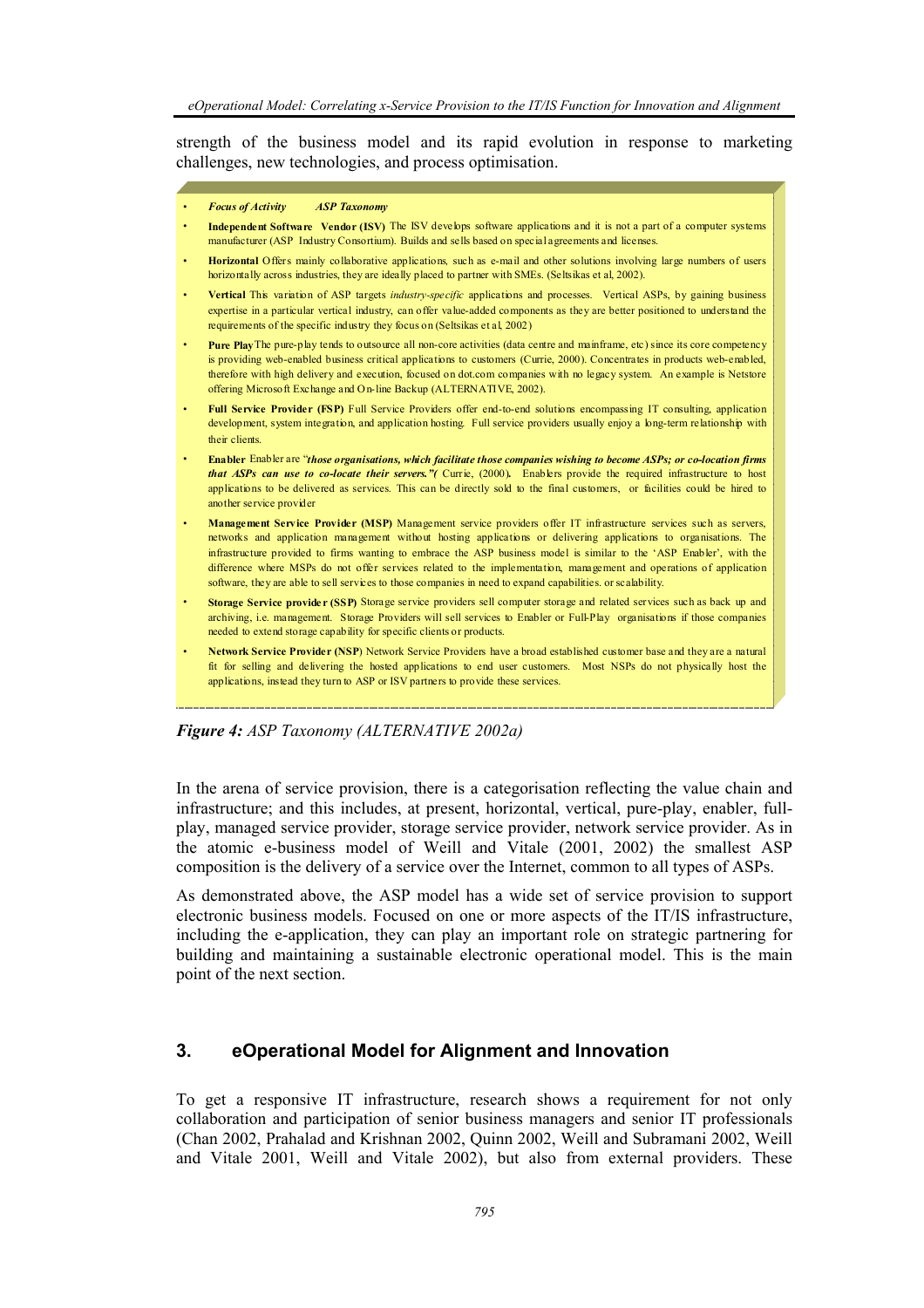companies add value by participating either with edge or commodity technology (Das 2000, Duysters, Kok and Vaandrager 1999, Teece 1988).

Following a research study of on more than 50 organisations implementing e-business model, Weill and Vitale (2001, 2002) envisioned nine areas of infrastructure service, totalling 70 sub-services. We argue that could be advantageous for organisations implementing e-business models to outsource one or more of the sub-services through the ASP model.

## *3.1 The IT/IS infrastructure for e-Business Models*

We grouped the cluster services identified by Weill and Vitale (2001, 2002) for ebusiness models in terms of (1) the relationship between providers and clients; (2) the key provider's initiatives to maintain a competitive service and product; (3) the cocoordinated initiatives to sustain client's e-business models.

In the first category, illustrated by Figure 5, there is the relationship between providers and clients. This it the main sub-service is the *IT Management Services and Facilities.* It is a key area for the relationship between providers and firms, including the organisation and negotiation of strategic, business and operational issues. The network relationship between supplier and client is best co-ordinated through account management. Research data shows that Senior Management has clear and articulated understanding of this area (ALTERNATIVE 2003a).

Within the second category, the key provider's initiatives is to maintain a competitive service and product, mainly centred in three sub-services: (1) ri*sk management and security; (2) applications management, (3) communication management and (4) ITarchitecture and standards services.* 

Ri*sk management and security* is considered the most important step into outsourcing (ALTERNATIVE 2002a). With the integration of several electronic channels and the need to build up trust with customers and partners, and to protect the brand, revenue streams and assets of the firm, collaborators need to establish the acceptable risk level of their in-sourcing and outsourced activities. *Risk management and security* concerns should be extended through continuous auditing. By implication, a firm's risk exposure should decrease over time. Amongst the main contributions of the ALTERNATIVE project to the SMEs community is a web-enabled tool (ALTERNATIVE 2003b), which has as an objective the assisting of Senior Managers in understanding risks and opportunities associated with the adoption of ASP.

*Applications management* becomes the focus of the overall negotiation, as prior to the provision of application software over the Internet, providers and clients need to assert and address the client requirements, customisation issues, and the integration to the client's application portfolio. Research by the ALTERNATIVE project confirms that this is a key issue for organisations of all sizes since there is evidence that electronic activities have been implemented without due concern either for integration or business transformation.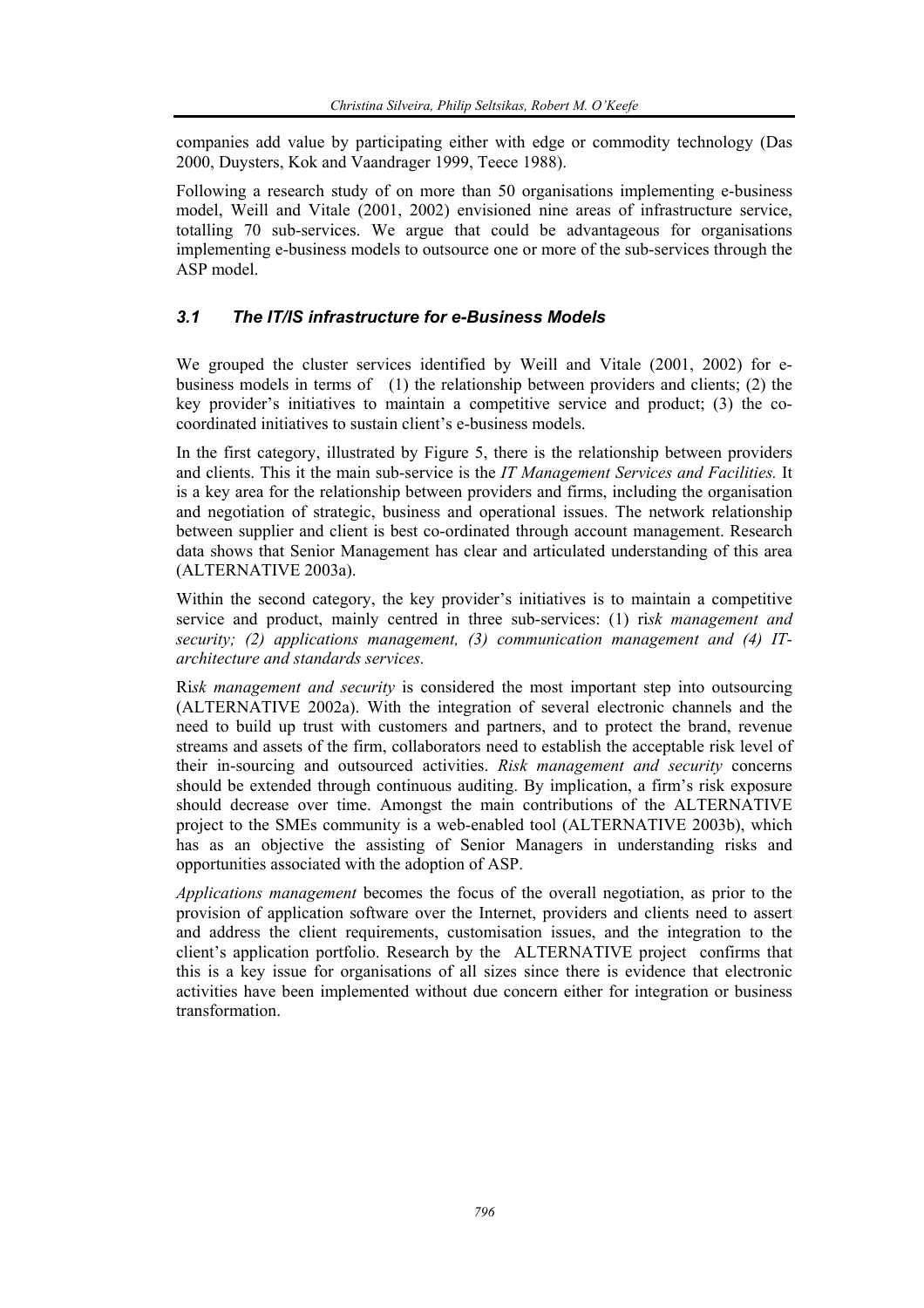*eOperational Model: Correlating x-Service Provision to the IT/IS Function for Innovation and Alignment* 



*Figure 5: Relationship between ASP's, IT/IS Components and Client Organisations* 

*Communication management* and *IT-architecture and standards services* together form the infrastructure to operate transactions. *Communication management*, central to electronic interactions between customers and partners, includes private and public networks and all issues related to data distribution and protection. The *IT-architecture and standards services* of the provider, needs to be flexible and scaleable, and constantly evolving. The ASP IT architecture and network need to be constantly upgraded to enable offering of facilities and components, which allow strategic experimentation of new ebusiness models, new revenue streams, new partners, and new channels. Findings by the ALTERNATIVE Consortium in the area of management and operations, and business transformation suggest that, once the outsourcing is established, the client organisation has a great interest in having access to advanced technology through the vendor's facilities.

In the third category are the co-coordinated initiatives to sustain the client's e-business models, in which the client will deploy business assets emanating from its customer, i.e., relationship, data and transaction. The related sub-service, *data and knowledge*, and channels to customers, in association with other sub-services, form the basis of exploiting the assets of the customer, in addition to being a notable source of innovation (Afuah and Tucci 2001, Weill and Vitale 2001).

*Data and knowledge management* services are key to alignment and integration (Chan 2002), (Ghoshal and Gratton 2002). Ideally, d*ata and knowledge management* services are controlled independent from business applications, generating a knowledge that, once distributed, contributes for the business alignment of the organisation. Given the importance to the client organisation, it should be co-ordinated where it is used, within the client sphere. The importance of d*ata & knowledge* for integration and alignment is corroborated by the ALTERNATIVE (2003a) findings in which organisations displayed great concern with the quality of data migration and IT integration at the application and organisational level. The logic behind the concern is very simple: amongst other factors; quality, structure and coherence of data are prerequisite for the integration of applications and for the alignment of the businesses process that they support.

*Channel Management* as the management and integration of electronic channels (Call centres, POS, web sites, mobile kit) is a source of innovation (Afuah and Tucci 2001,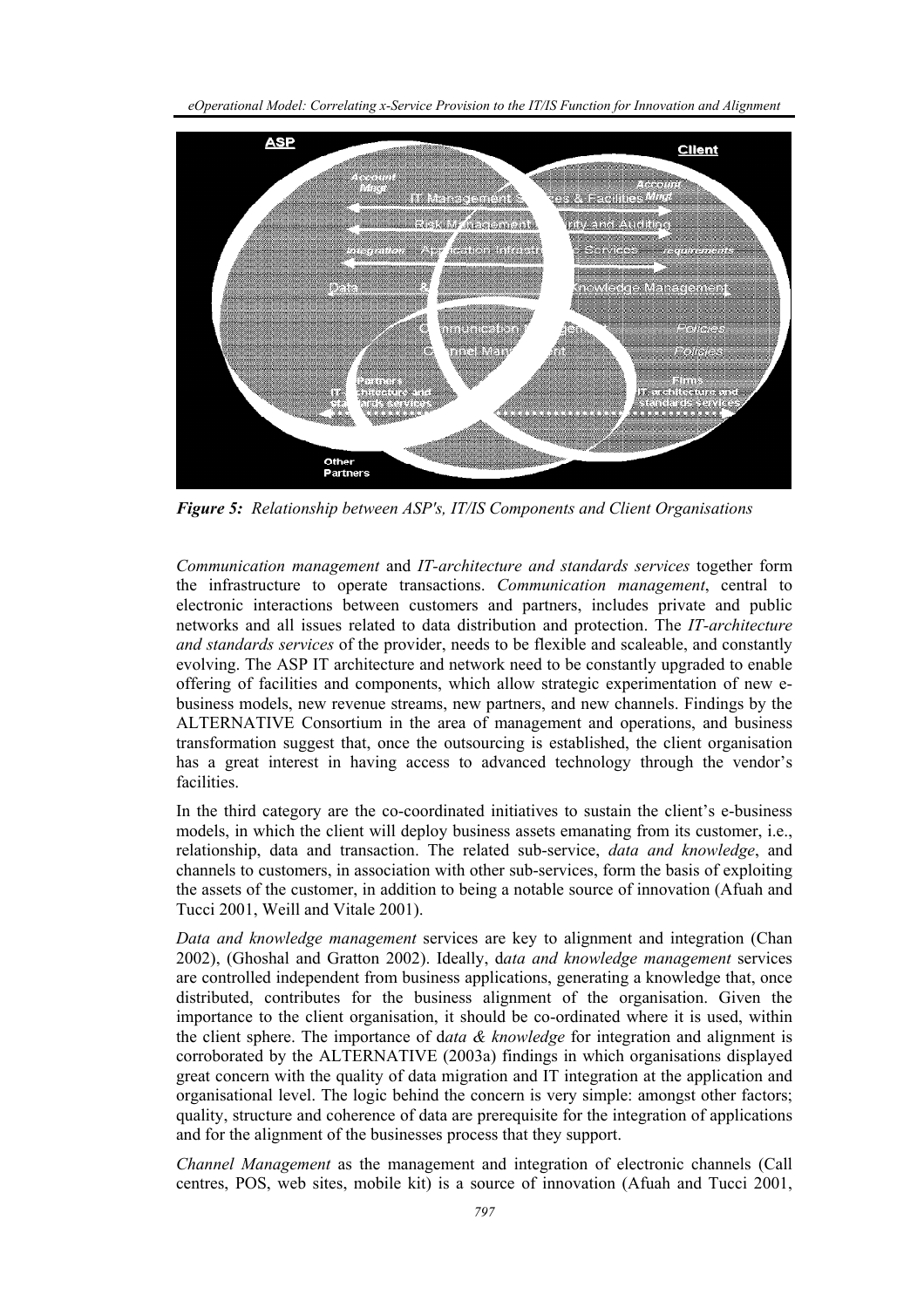Rappa 1999, Weill and Vitale 2001) and because it involves several providers its success depends on their cooperation in bringing about the inter-operation of their products.

Having examined (1) the types of services and products offered by ASPs and (2) the IT/IS services required for electronic business model; next, we will discuss what type of ASP service is suitable for each of the atomic electronic business models.

## *3.2 Correlating ASP Taxonomy to eBusiness Models*

Electronic business models are determined by the organisation of their information and technological infrastructure. Their durability and sustainability is dependent on how partners collaborate to maintain their shared alignment whilst innovating in a very competitive market space.

Analyse carried out by Weill and Vitale (2001) conveys that the build up and maintenance of the IT/IS infrastructure are the most critical risks of implementing electronic business models. Equally difficult, is to sustain it through the required changes and upgrades: "the conjunct social effort in investing on infrastructure enables investment to move from IT infrastructure to the business challenges and requirements" (ibid).

| <b>ASP Taxonomy</b><br>Atomic e-Business Models                                       |                                                  |                         | Horizont                                                       | Vertic                                                                                                                                                    | ᠊ᢦ<br>are,<br>P1a | ◫<br>nable | ᆔ<br>ΞÎ<br>Play | Z<br>$\boldsymbol{\omega}$ | s<br>S | z<br>S |  |  |  |
|---------------------------------------------------------------------------------------|--------------------------------------------------|-------------------------|----------------------------------------------------------------|-----------------------------------------------------------------------------------------------------------------------------------------------------------|-------------------|------------|-----------------|----------------------------|--------|--------|--|--|--|
|                                                                                       |                                                  |                         | RP                                                             |                                                                                                                                                           |                   |            |                 |                            |        | с      |  |  |  |
|                                                                                       | IT Mngt Service Infrst/r<br>Application Infras/r | v                       | τ<br>շ                                                         |                                                                                                                                                           |                   |            |                 |                            |        |        |  |  |  |
|                                                                                       | Risk Mngt & Security                             | v                       |                                                                |                                                                                                                                                           |                   |            |                 |                            |        |        |  |  |  |
|                                                                                       | Data & Knowledge Mngt                            |                         |                                                                | The Direct to Customer provides goods or services directly to<br>the customer, often by passing traditional channel members.                              |                   |            |                 |                            |        |        |  |  |  |
|                                                                                       | Communications Mngt                              | $\mathbf v$             |                                                                |                                                                                                                                                           |                   |            |                 |                            |        |        |  |  |  |
|                                                                                       | Channel Mngt                                     | #                       |                                                                |                                                                                                                                                           |                   |            |                 |                            |        |        |  |  |  |
| Direct Custon                                                                         | IT Architecture & Stds                           | #                       |                                                                |                                                                                                                                                           |                   |            |                 |                            |        |        |  |  |  |
|                                                                                       | IT Mngt Service Infrst/r                         | v                       |                                                                | RP                                                                                                                                                        |                   |            |                 | С                          | c      | С      |  |  |  |
|                                                                                       | Application Infras/r                             | v                       |                                                                |                                                                                                                                                           |                   |            |                 |                            |        |        |  |  |  |
|                                                                                       | Risk Mngt & Security                             |                         | The Full Service Provider provides a full range of services in |                                                                                                                                                           |                   |            |                 |                            |        |        |  |  |  |
| Full Servi                                                                            | Data & Knowledge Mngt                            | $\mathbf v$             |                                                                | one domain (e.g. financial, health) from own products and best<br>of breed, attempting to own the primary consumer relationship.                          |                   |            |                 |                            |        |        |  |  |  |
|                                                                                       | Communications Mngt                              | $\overline{\mathsf{v}}$ |                                                                |                                                                                                                                                           |                   |            |                 |                            |        |        |  |  |  |
|                                                                                       | Channel Mngt                                     | v                       |                                                                |                                                                                                                                                           |                   |            |                 |                            |        |        |  |  |  |
|                                                                                       | IT Architecture & Stds                           | #                       |                                                                |                                                                                                                                                           |                   |            |                 |                            |        |        |  |  |  |
|                                                                                       | IT Mngt Service Infrst/r                         | V                       |                                                                |                                                                                                                                                           |                   | RP         | RP              | С                          | С      | С      |  |  |  |
| Whole Entepr                                                                          | Application Infras/r                             | v                       |                                                                |                                                                                                                                                           |                   |            |                 |                            |        |        |  |  |  |
|                                                                                       | Risk Mngt & Security                             | $\ast$                  |                                                                |                                                                                                                                                           |                   |            |                 |                            |        |        |  |  |  |
|                                                                                       | Data & Knowledge Mngt                            | V                       |                                                                | The Whole of Enterprise/Gov/t provides a firm-wide single<br>point of contact, consolidating all services provided by a large<br>multi-unit organization. |                   |            |                 |                            |        |        |  |  |  |
|                                                                                       | Communications Mngt                              | $\overline{\mathbf{v}}$ |                                                                |                                                                                                                                                           |                   |            |                 |                            |        |        |  |  |  |
|                                                                                       | Channel Mngt                                     | #                       |                                                                |                                                                                                                                                           |                   |            |                 |                            |        |        |  |  |  |
|                                                                                       | IT Architecture & Stds                           | #                       |                                                                |                                                                                                                                                           |                   |            |                 |                            |        |        |  |  |  |
|                                                                                       | IT Mngt Service Infrst/r                         | #                       |                                                                | RP                                                                                                                                                        |                   | RP         | RP              | с                          | С      | C      |  |  |  |
|                                                                                       | Application Infras/r                             | #                       |                                                                |                                                                                                                                                           |                   |            |                 |                            |        |        |  |  |  |
|                                                                                       | Risk Mngt & Security                             | *                       |                                                                |                                                                                                                                                           |                   |            |                 |                            |        |        |  |  |  |
|                                                                                       | Data & Knowledge Mngt                            | #                       | The Shared Infrastructure brings together multiple competitors |                                                                                                                                                           |                   |            |                 |                            |        |        |  |  |  |
|                                                                                       | Communications Mngt                              |                         | to cooperate by sharing common IT infrastructure.              |                                                                                                                                                           |                   |            |                 |                            |        |        |  |  |  |
| Infrastructu<br>Share                                                                 | Channel Mngt                                     | #                       |                                                                |                                                                                                                                                           |                   |            |                 |                            |        |        |  |  |  |
|                                                                                       | IT Architecture & Stds                           | $\mathbf v$             |                                                                |                                                                                                                                                           |                   |            |                 |                            |        |        |  |  |  |
| v-present, *-mandatory, #-indifferent, RP-recomended partnership, C-commodity service |                                                  |                         |                                                                |                                                                                                                                                           |                   |            |                 |                            |        |        |  |  |  |

*Table 1: ASP Taxonomy versus Atomic e-Business Models (Based on Weill and Vitale (2002) research)* 

The atomic e-business models discussed in this article (Table 1 and Table 2) differentiated from each other by several factors. Firstly, there is the granularity of customer data required to operate the e-business model. Next, there is the level of differentiation between customer and end-consumer and the level of equivalence between end-consumer and payer. Then, there is the level of equivalence between supplier and payer; the level of proximity to the end-consumer; the level of interactivity between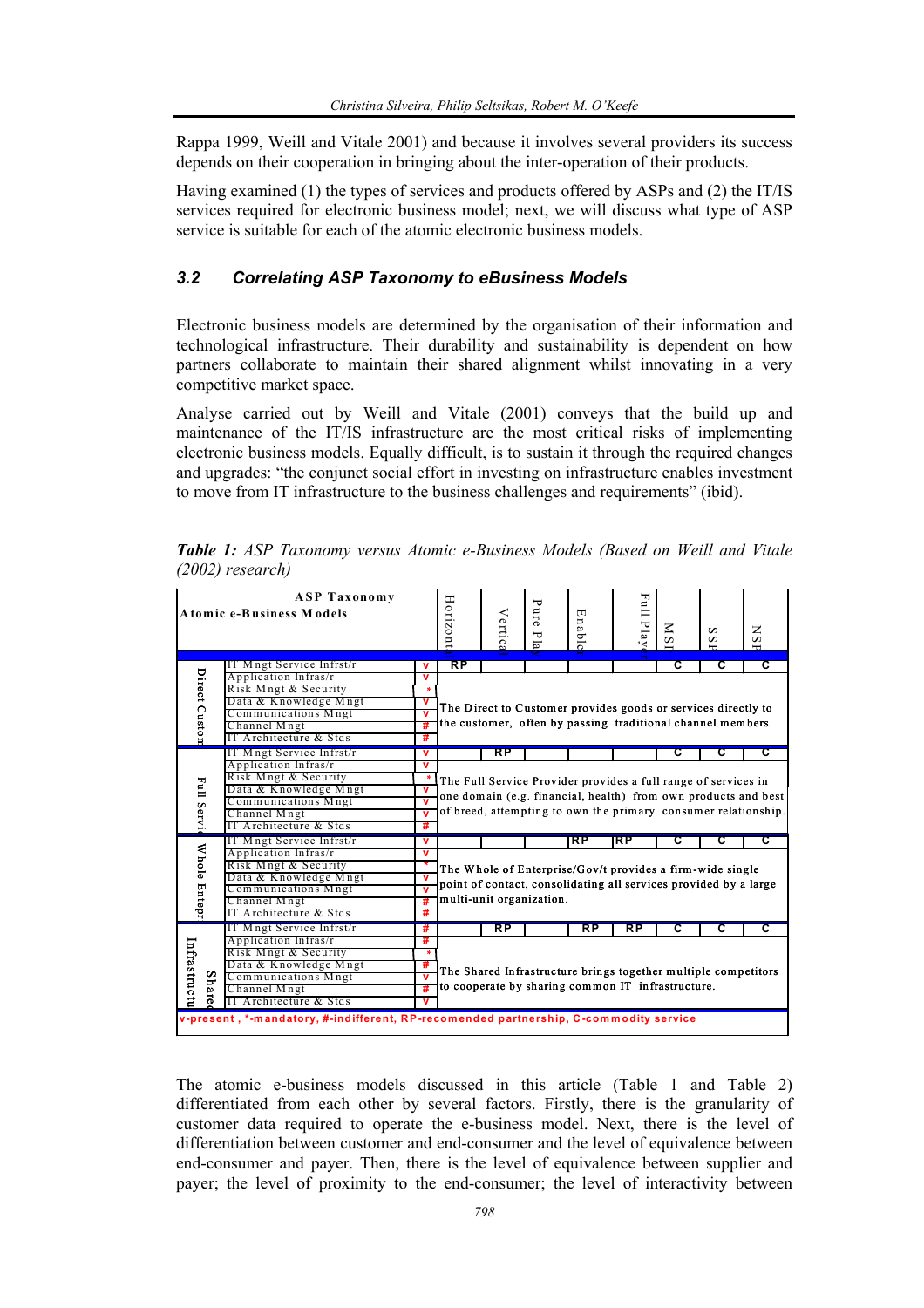players; the cost of customer acquisition and retention and cost of transactions. It is those differences, amongst other factors, that determine how the ASP, as an outsourcing proposition, should be considered for each of the models. The association criterion is the ASP specialization.

The criteria to correlate the ASP taxonomy and the atomic e-business models were: (1) atomic e-business models highly specialised requiring wide infrastructure to integrate with legacy applications, (2) atomic e-business models mostly requiring web based applications only. Next, the first category as depicted in Table 1 is reviewed.

The first model to be considered is the *Direct to Customer* model. Because this model requires a high level of application integration (payment transaction processing, stock control, physical logistic) the firm of interest would benefit from the horizontal Application service provision (H ASP), which specialises in enterprise-wide processes and their integration. Given the fact that innovation in this space is driven by intelligent and conflict free deployment of multiple channels, the service provider should excel in research and in the development of new channels.

The *Full-Service Provider* offers "total coverage of customer needs in a particular domain" (Weill and Vitale 2001). Because success and innovation of this model depends on industry knowledge in the specific market/industry of the firm, the vertical service provision (VSP) will form an engaged partner with capabilities to align all other suppliers and partners. VSPs are not necessarily strong on IT infrastructure, which can be resolved by a mix of one or more suppliers and in-sourcing capabilities. Weill and Vitale's (2001) analysis indicates that the *Full-Service Provider model* requires a high level investment in IT infrastructure and generates equally high overheads. All those costs together act as a high entry barrier for small and medium companies wanting to start electronic activities. The ASP value proposition fits well by providing low entry costs to realise electronic business strategies.

| <b>ASP Taxonomy</b><br>Atomic e-Business Models                                        |                    |                                                  | H orizon    | ≺<br>'ertic                                                                                                    | ᠇ᠣ<br>ure<br>Ξ                                                   | 団<br>n a<br>ᠳ                                                 | ᆔ<br>$\sum_{i=1}^{n}$<br>Δ<br>lay | $\leq$<br>S | S<br>S | z<br>S |   |  |  |
|----------------------------------------------------------------------------------------|--------------------|--------------------------------------------------|-------------|----------------------------------------------------------------------------------------------------------------|------------------------------------------------------------------|---------------------------------------------------------------|-----------------------------------|-------------|--------|--------|---|--|--|
|                                                                                        |                    |                                                  |             | ø                                                                                                              |                                                                  |                                                               |                                   | $\bullet$   |        |        |   |  |  |
|                                                                                        | Content Prov       | IT Mngt Service Infrst/r<br>Application Infras/r |             |                                                                                                                |                                                                  | RP                                                            |                                   |             | τ      | С      | τ |  |  |
|                                                                                        |                    | Risk Mngt & Security                             |             | The Content Provider provides content (information, digital<br>products, and services) via intermediaries.     |                                                                  |                                                               |                                   |             |        |        |   |  |  |
|                                                                                        |                    | Data & Knowledge Mngt                            |             |                                                                                                                |                                                                  |                                                               |                                   |             |        |        |   |  |  |
|                                                                                        |                    | Communications Mngt                              |             |                                                                                                                |                                                                  |                                                               |                                   |             |        |        |   |  |  |
|                                                                                        |                    | Channel Mngt                                     | v           |                                                                                                                |                                                                  |                                                               |                                   |             |        |        |   |  |  |
|                                                                                        |                    | IT Architecture & Stds                           | v           |                                                                                                                |                                                                  |                                                               |                                   |             |        |        |   |  |  |
|                                                                                        |                    | IT Mngt Service Infrst/r                         | v           |                                                                                                                |                                                                  | <b>IRP</b>                                                    |                                   |             | С      |        |   |  |  |
|                                                                                        |                    | Application Infras/r                             | v           |                                                                                                                |                                                                  |                                                               |                                   |             |        |        |   |  |  |
|                                                                                        |                    | Risk Mngt & Security                             |             |                                                                                                                |                                                                  |                                                               |                                   |             |        |        |   |  |  |
|                                                                                        |                    | Data & Knowledge Mngt                            |             |                                                                                                                |                                                                  |                                                               |                                   |             |        |        |   |  |  |
| In term edia                                                                           |                    | Communications Mngt                              |             | The Intermediary brings together buyers and sellers by<br>concentrating information.                           |                                                                  |                                                               |                                   |             |        |        |   |  |  |
|                                                                                        |                    | Channel Mngt                                     |             |                                                                                                                |                                                                  |                                                               |                                   |             |        |        |   |  |  |
|                                                                                        |                    | IT Architecture & Stds                           |             |                                                                                                                |                                                                  |                                                               |                                   |             |        |        |   |  |  |
|                                                                                        |                    | II Mngt Service Infrst/r                         | v           | ТКР                                                                                                            |                                                                  | IRP                                                           |                                   |             | τ      | С      |   |  |  |
|                                                                                        |                    | Application Infras/r                             | #           |                                                                                                                |                                                                  |                                                               |                                   |             |        |        |   |  |  |
|                                                                                        |                    | Risk Mngt & Security                             |             |                                                                                                                |                                                                  |                                                               |                                   |             |        |        |   |  |  |
|                                                                                        |                    | Data & Knowledge Mngt                            |             |                                                                                                                |                                                                  |                                                               |                                   |             |        |        |   |  |  |
|                                                                                        | <b>Value</b>       | Communications Mngt                              |             |                                                                                                                | The Value Net Integrator coordinates activities across the value |                                                               |                                   |             |        |        |   |  |  |
|                                                                                        |                    | Channel Mngt                                     | #           |                                                                                                                |                                                                  | net by gathering, synthesizing, and distributing information. |                                   |             |        |        |   |  |  |
| Integrat                                                                               | z                  | IT Architecture & Stds                           | $\mathbf v$ |                                                                                                                |                                                                  |                                                               |                                   |             |        |        |   |  |  |
|                                                                                        |                    | IT Mngt Service Infrst/r                         | v           |                                                                                                                |                                                                  | RP                                                            |                                   |             | С      |        | С |  |  |
|                                                                                        |                    | Application Infras/r                             | v           |                                                                                                                |                                                                  |                                                               |                                   |             |        |        |   |  |  |
|                                                                                        |                    | Risk Mngt & Security                             |             | The Virtual Community creates and facilitates an online<br>community of people with a common interest enabling |                                                                  |                                                               |                                   |             |        |        |   |  |  |
|                                                                                        | Commun<br>$V$ irtu | Data & Knowledge Mngt                            |             |                                                                                                                |                                                                  |                                                               |                                   |             |        |        |   |  |  |
|                                                                                        |                    | Communications Mngt                              |             |                                                                                                                |                                                                  |                                                               |                                   |             |        |        |   |  |  |
|                                                                                        |                    | Channel Mngt                                     |             | interaction and service provision.                                                                             |                                                                  |                                                               |                                   |             |        |        |   |  |  |
|                                                                                        |                    | IT Architecture & Stds                           |             |                                                                                                                |                                                                  |                                                               |                                   |             |        |        |   |  |  |
| v-present, *-mandatory, #-indifferent, RP-recommended partnership, C-commodity service |                    |                                                  |             |                                                                                                                |                                                                  |                                                               |                                   |             |        |        |   |  |  |

*Table 2: ASP Taxonomy versus Atomic e-Business Models (Based on Weill and Vitale (2002) Research)*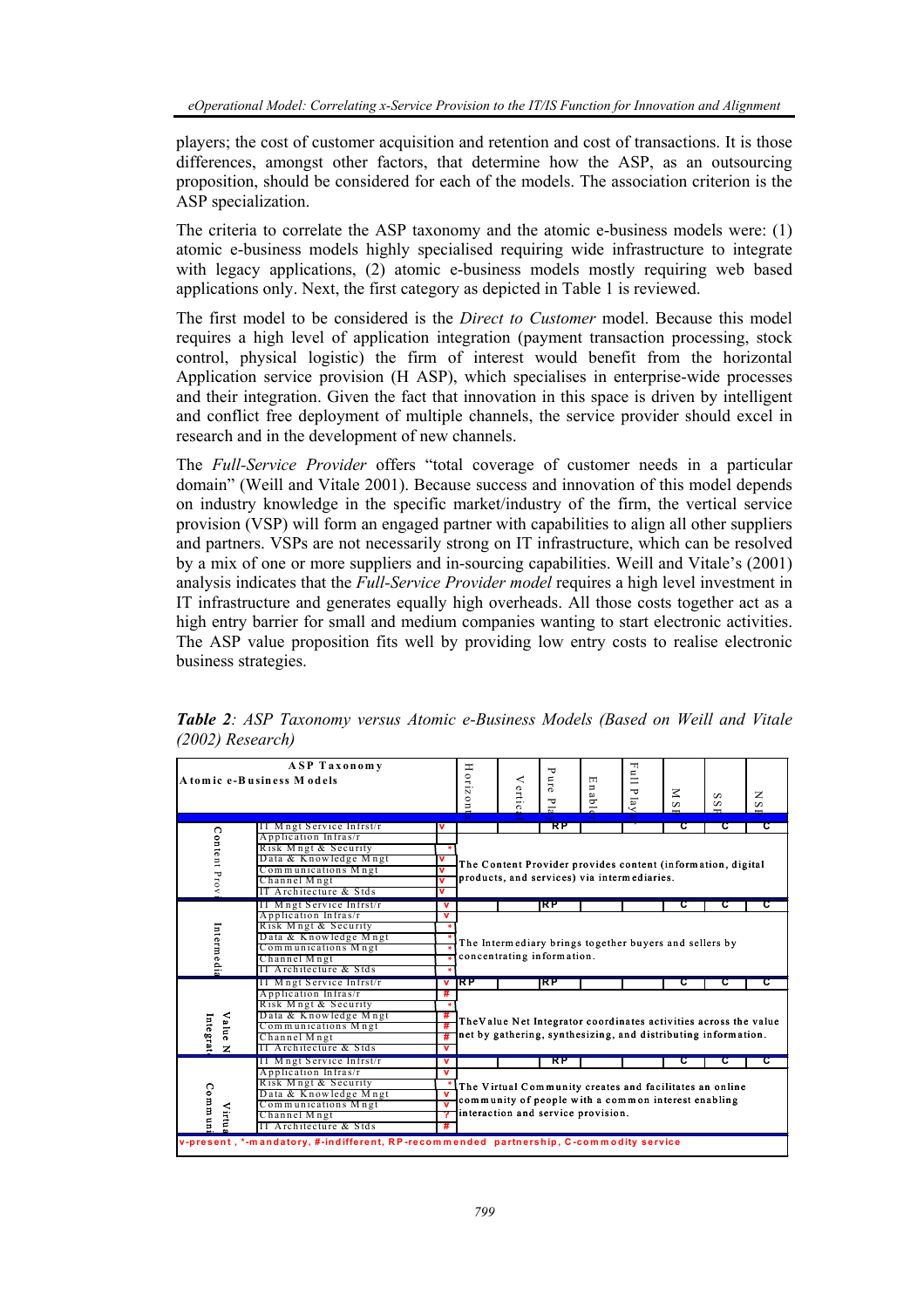The essence of the *Whole Enterprise* business model, as defined by Weill and Vitale (2001), is the ability to provide "a single point of contact for the e-business customer" community. This is not easily achieved because it requires integrating legacy systems to consumer-facing applications throughout the enterprise. The ASP Full-Service Provider (FSP) or ASP Enabler seem to be the best models positioned to work out the level of technical integration and alignment required by the whole enterprise. These will allow a centralised and accountable management of the IT function. For similar reasons, the *Shared Infrastructure* model also should benefit from ASP Enablers or ASP FSPs but with the additional requirement of industry specialization.

In the second category of atomic e-business model are those, which are not dependent on legacy systems, that is, those requiring web-based components only.

The *Content Provider* model requires the distribution of information through several mediums but with non-significant retention of information about the end-consumer relationship, data and transaction. The *Content Provider* is the most virtual and electronic model of all with no links to legacy systems or other business processes. It is a standalone activity. It will be advantageous if it is serviced by Pure-play ASPs who can deliver excellent web based electronic models.

*Intermediaries*, *Virtual Community* and *Value Net Integrator* have a common denominator; they are virtually and completely electronic. None of them holds the customer transaction, as their focus is on customer relationships and customer data. This commonality is reflected in the technology they most need, knowledge management systems and data warehouses. The Pure-Play ASPs value proposition can assist *Intermediaries* and *Virtual Community*, which are based on the quality of online relationships with end-consumers and related data. The *Value Net Integrator*, on the other hand, will have intense interaction with all partners and suppliers' databases that are, by definition, decentralised databases. However, because these databases are likely to be legacy databases, part of industry specific legacy systems, then industry specialization should also be considered.

Lastly, the ASP storage provision (SSP), ASP network provision (NSP) and ASP managed service provision (MSP) should all be considered for rapid upgrade and easy scalability regardless of the type of e-business model.

## *3.3 eOperational Model Components*

Based on the analysis, six important components, amongst others, should be considered during the strategy making process of an e-business initiative (Weill and Vitale 2001). Together they form a schema to plan and translate operationally the business strategy. They are:

(1) the market segments for the e-business strategy; (2) the channels to be used to reach and interact with customers; (3) atomic e-business models; (4) the revenue model; (5) customer assets: relationships, data transactions; (6) the IT infrastructure.

It is vital to understand the value proposition of the market segment to be targeted in order to identify the channels, which should be different within different customer segments.

In many instances the e-business model may include two or more of the atomic models discussed earlier on, representing a mix of atomic e-business and revenue models.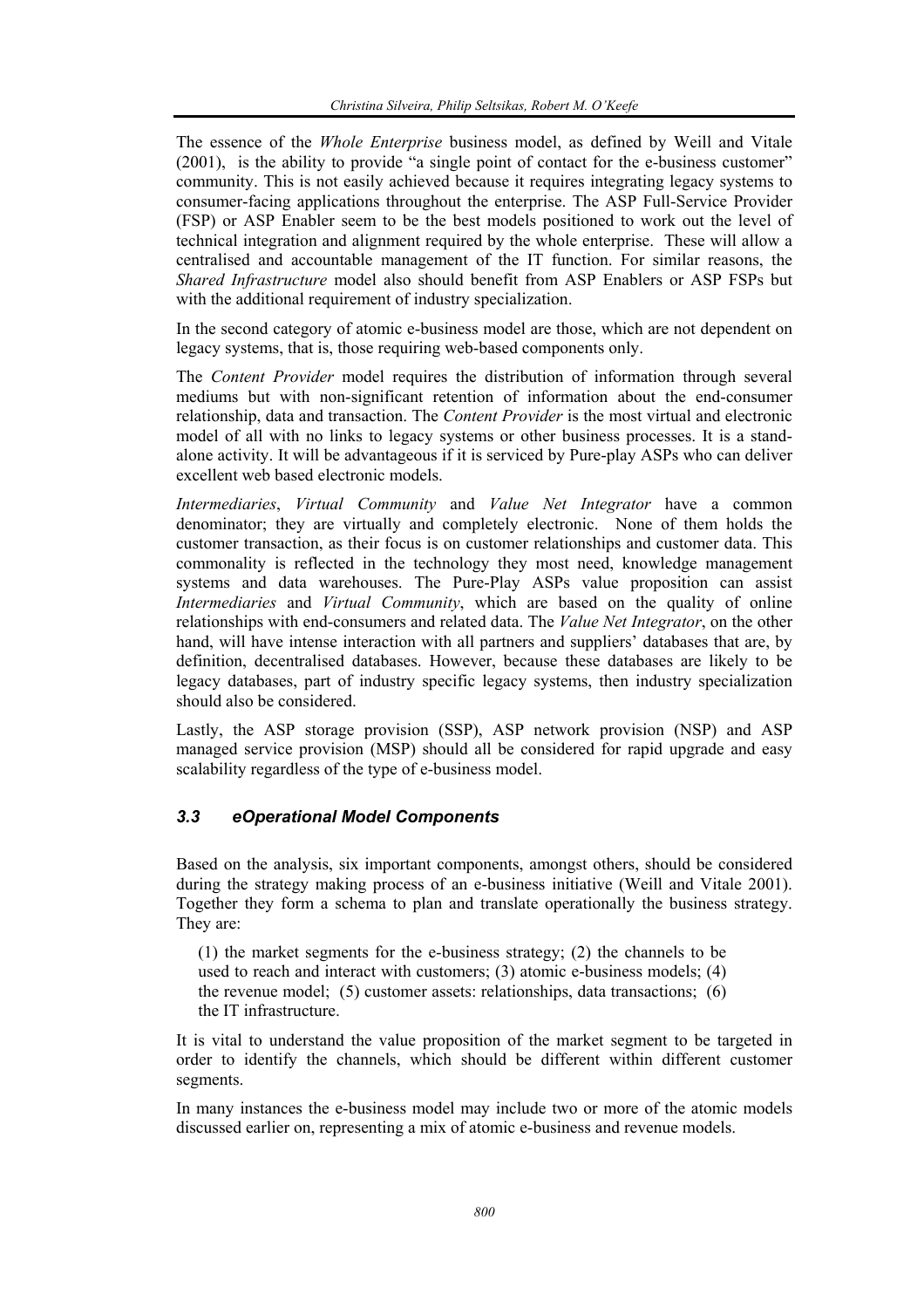*eOperational Model: Correlating x-Service Provision to the IT/IS Function for Innovation and Alignment* 



The IT infrastructure plays a vital role in supporting the models, and allows the easy and seamless exchange of products and services between place and space.

If the entire or partial IT/IS is outsourced to an ASP, the selection criteria should include the characteristics of the atomic e-business model, and the customer channels, along with other factors included in conventional outsourcing.

This e-operational schema is geared to support innovation owing to the mix of atomic ebusiness models and the consequent mix of revenue models, both sources of innovation (Afuah and Tucci 2001, Weill and Vitale 2001, Weill and Vitale 2002).

The e-operational scheme also supports the systemic innovation model type when used by the whole enterprise to enable business. At the other end of the spectrum, it supports autonomous innovation, if used at local level of business unit (Chesbrough and Teece 2002).

The ASP e-business model can support firms in the course of their strategic experimentation, systemic or local, without committing to the full investment required to implement completely new business models. Firms can attach and use a diverse range of technology, extending in-house capabilities and experimenting with new technologies, achieving improved operational flexibility.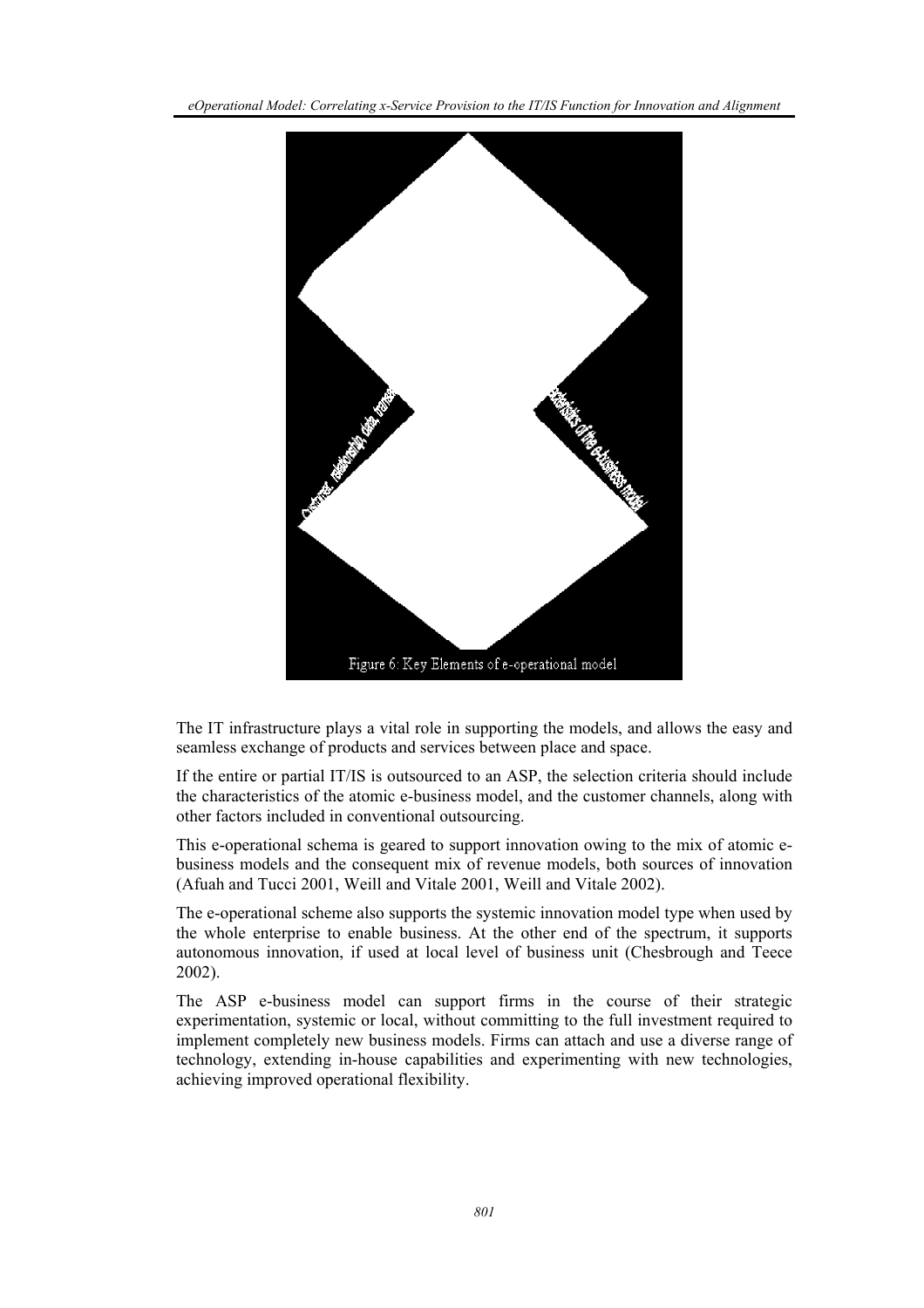## **4. Summary and Conclusions**

To keep step with the fast speed of change and innovation in the market place, organisations require business and technological articulation which demand financial and human resources which are not always available. Quinn (2002) recommends strategic observation which, in turn, could be followed by strategic experimentation. We have argued that strategic experimentation is feasible though the externalisation of one or more of the IT/IS functions required by electronic business models. To that end, the ASP business model could be deployed.

The ASP business model is an enabler for electronic business models as it offers services covering the whole range of infrastructure services described in the IT/IS function of firms.

In order to demonstrate this correlation, we took several analytical steps and elected four dimension for scrutiny: (1) the ASP value chain, (2) the ASP taxonomy or services; (3) the translating of the ASP services into the function identified in the IT/IS infrastructure required for e-business models, and, finally (4) the correlation of the ASP taxonomy to the atomic e-business models. Firstly, we super-imposed the ASP business model to the e-business model schematic, highlighting the three customer' assets that empirical research by (Weill and Vitale 2001) has isolated: relationship, data, transaction. The ASP will own its client's assets, while the client will own its own customers' assets. Thus, both provider and client will have the advantages springing from the three customers assets. As Weill and Vitale (2001) advocate, 'possessing the customer relationship brings the leverage of influence as the customer looks to the relationship holder for trust, and recommendations'. Ownership of the customer data 'brings the leverage of insight, as the firm has detailed information about the history and needs or likes of the customer'. Possessing 'the customer transaction generates the leverage of customer revenue fees for service'(Weill and Vitale 2001). The power of the ASP e-business model is profound in a future where organisations will generate revenue from electronic transactions based on the management of services gravitating and originating around ownership of the customer relationship.

Next, we visited the ASP value chain in order to clarify which type of infrastructure and applications services it includes, illustrating the analysis with empirical cases of the resulting taxonomy, i.e. introducing real organisations offering ASP services.

After that, we translated the ASP services into the function identified in the IT/IS infrastructure required for e-business model; classifying them by their possible role in strategic partnership alliance, that is: (1) the relationship between providers and clients; (2) the key provider's initiatives to maintain a competitive service and product; (3) the co-coordinated initiatives to sustain client's e-business models.

Finally, we analysed each of the atomic e-business models to recommend a strategic partnership that, potentially could allow strategic experimentation leading to innovation whilst contributing to the alignment of business to IT/IS function.

We conclude by proposing that firms implementing electronic strategies will benefit from the use of ASP. The strategic decision-making to select ASP suppliers needs to take into consideration the market segment for the e-business strategy, the channels to be used and atomic e-business models that are part of the strategy.

Conversely, the ASP supplier needs to gain clear and continuous understanding of ebusiness strategies to be able to respond to current and emerging demands and to innovate the services offered.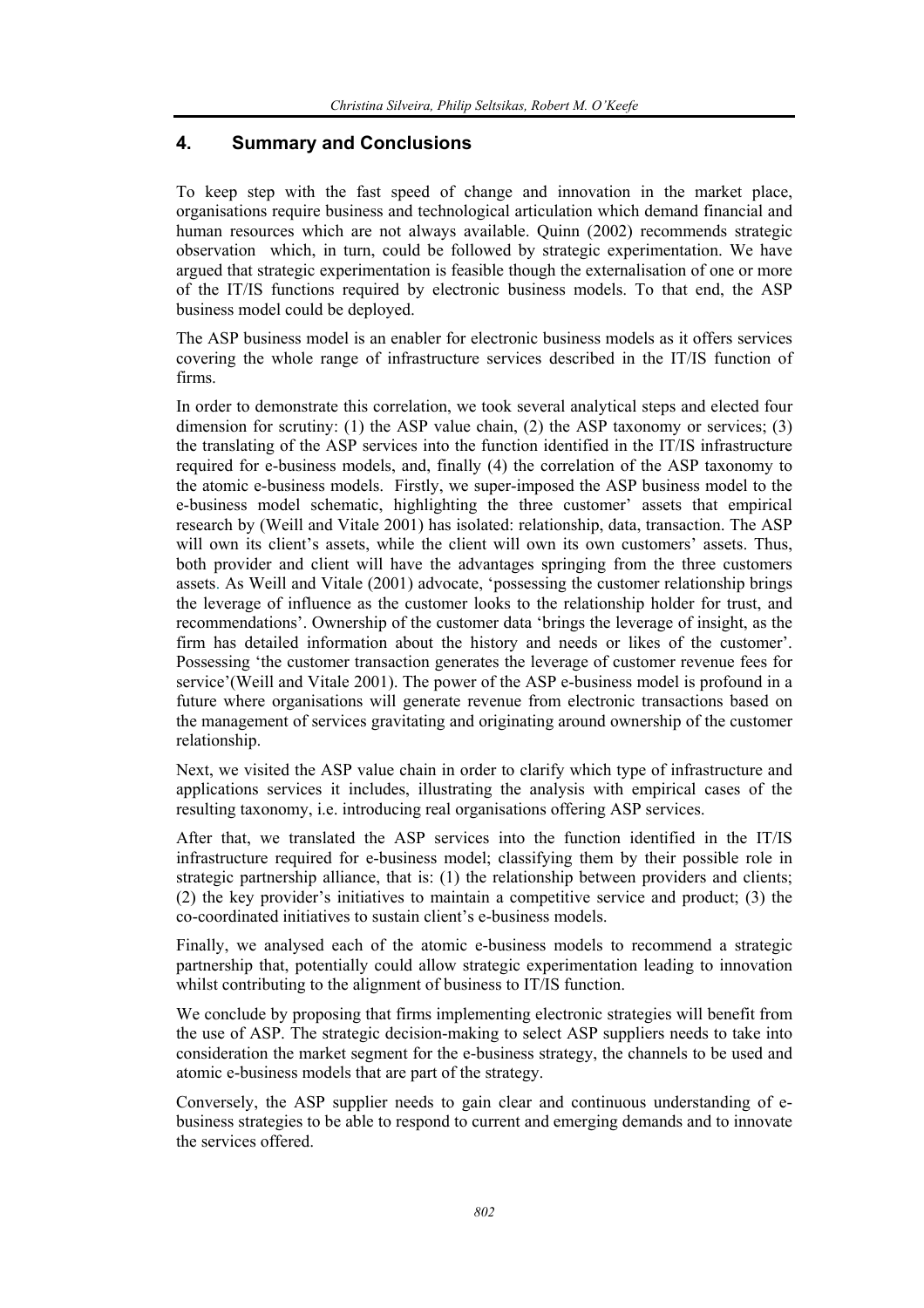This has been a speculative journey using empirical data from the ALTERNATIVE Project (ALTERNATIVE 2001) associated with recent empirical and theoretical finds of other academic and industry researches. While the ASP business model gains momentum in the industry as it is, the e-Operational Model discussed in this paper should not be overlooked, as it contains several topics, which need to be followed by proper empirical research and analysis.

#### **References**

- Afuah, A. and Tucci, T. C. L.; (2001); *Internet Business Models and Strategies: Text and Cases*, McGraw-Hill Irwin, Boston, Mass.
- Agarwal, R. and Sambamurthy, V.; (2002); '*Principles and Models For Organizing the IT Function'*; MIS Quarterly Executive, 1, 1.
- ALTERNATIVE, P.; (2001); *ALTERNATIVE Project (IST-2000-28421), Assessing the deployment, hosting and integration of business-critical information systems by Application Service Providers, Information Societies Research Group, School of Management, University of Surrey*, www.alternative-project.org, 01/04/2003.
- ALTERNATIVE, P.; (2002a);*ALTERNATIVE Project, Deliverable D1.1 ASP Business & Technical Report*; Information Societies Research Group, School of Management, University of Surrey; Guildford; www.alternative-project.org.
- ALTERNATIVE, P.; (2002b);*ALTERNATIVE Project, Deliverable D1.3 ASP Strategic Report*; Information Societies Research Group, School of Management, University of Surrey; Guildford; www.alternative-project.org.
- ALTERNATIVE, P.; (2003a);*ALTERNATIVE Project, Deliverable 4: Dissemination and Use Plan*; Information Societies Research Group, School of Management, University of Surrey; Guildford; www.alternative-project.org.
- ALTERNATIVE, P.; (2003b);*ALTERNATIVE Project, Deliverable D1.2 System Specification and Functional Requirements of ALTERNATIVE System V2*; Information Societies Research Group, School of Management, University of Surrey; Guildford; www.alternative-project.org.
- ASPConsortium; (2002); *The Computing Technology Industry Association*, www.comptia.org/sections/ssg/default.asp?refer=allaboutasp,
- Chan, Y. E.; (2002); '*Why Haven't We Mastered Alignment? The Importance of the Informal Organizational Structure'*; MIS Quarterly Executive, 1, 2.
- CherryTree&Co; (1999); *Application Service Providers (ASP), Spotlight Report*, www.cherrytreeco.com, 15/11/2001.
- CherryTree&Co; (2000a); *2nd Generation ASPs, Spotlight Report*, www.cherrytreeco.com, 15/11/2001.
- CherryTree&Co; (2000b); *Vertical Industry Specialization, Spotlight Report*, www.cherrytreeco.com, 10/10/2001.
- Chesbrough, H. W. and Teece, D.; (2002); '*Organizing for Innovation: When Is Virtual Virtuous?'* Harvard Business Review, Vol. 80, Issue 8.
- Currie, W. and Seltsikas, P.; (2000); '*Evaluating the Application Service Provider (ASP) Business Model'*; Executive Publication Series CSIS2000/004,

Cushing, K.; (2001); '*Outsourcing your applications'*; Computer weekly,